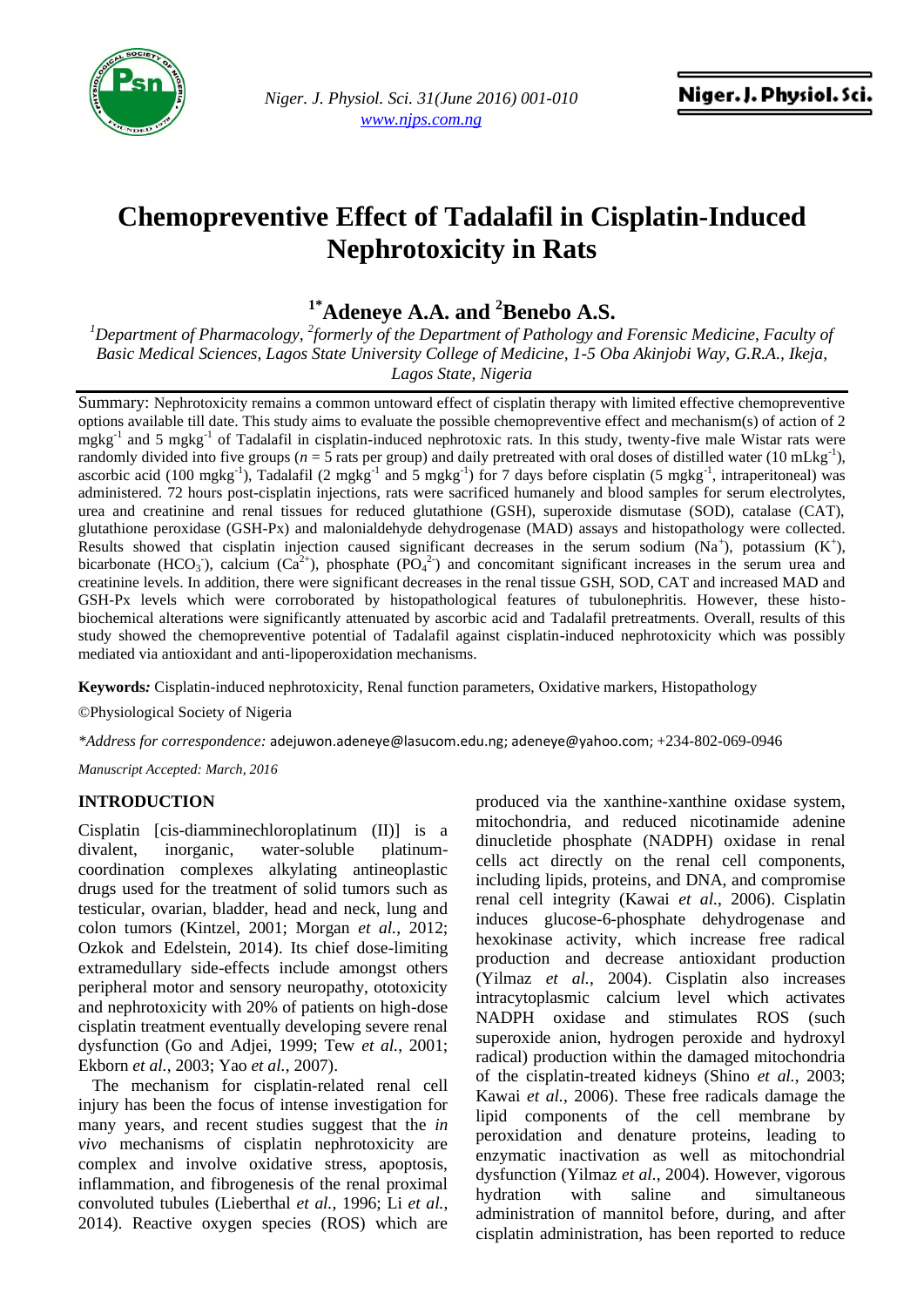cisplatin-induced nephrotoxicity. This strategy has been accepted as standard clinical practice in the prevention of cisplatin-related nephrotoxicity (Carnelison and Reed, 1993) although another randomized trial demonstrated that saline alone or with furosemide offers better renal protection than saline plus mannitol (Santoso *et al.*, 2003). Other chemotherapeutic drugs used clinically in ameliorating cisplatin-related nephropathy include amifostine (Capizzi, 1999), procainamide (Viale *et al.*, 2000), interleukin-10 (Deng *et al.*, 2001), Nacetylcysteine (Nisar and Feinfeld, 2002), salicylate (Li *et al.*, 2002), fibrate (Nagothu *et al.*, 2005), allopurinol and ebselen (Lynch et al., 2005), serum thymic factor (Kohda *et al.*, 2005), glutamine (Mora *et al.*, 2003), melatonin (Kilic *et al.*, 2013), captopril (El-Sayed *et al.*, 2008), capsaicin (Shimeda *et al.*, 2005), lipoic acid (Somani *et al.*, 2008) and most recently metformin (Li et al., 2016) and trimetazidine (El-Sherbeeny and Attia, 2016). Despite availability of these therapeutic strategies, they are costly and have limited effectiveness as some patients on these therapies still progress to develop severe cisplatinrelated renal dysfunctions and/or other systemic toxicities (Vermeulen *et al.*, 1993). In view of these drawbacks, the current study has been designed primarily at exploring the possible chemopreventive effect and mechanism(s) of action of 2 mg/kg and 5 mg/kg of Tadalafil, a long-acting phosphodiesterase-5 (PDE-5) inhibitor, against cisplatin-induced nephrotoxicity in Wistar rats, outside its current therapeutic uses in the management of erectile dysfunction and pulmonary arterial hypertension. This is with the view of discovering and developing a new effective chemopreventive drug available for cisplatin-related renal toxicities and without significantly altering its antineoplastic activity. Doses of Tadalafil and cisplatin used in the present study were chosen based on results of previous studies (Greggi-Antunes *et al.*, 2000; Ajiboye and Oluwole, 2012) and results of the preliminary study conducted.

## **MATERIALS AND METHODS**

## *Drugs and Chemicals*

Ascorbic acid (Sigma Chemical Co., St. Louis, Missouri, U.S.A.), Tadalafil (Tadalis-20<sup>®</sup>, Evans Medical Plc, Agbara Industrial Estate, Ogun State, Nigeria), Cisplatin (Cisplatyl® 50 mg, Laboratoire Roger Bellon, France).

## *Experimental Animals*

Taladafil prevents cisplatin-induced nephrotoxicity in rats 2 A total of twenty-five young adult male Wistar rats were procured from the Rat Colony of Animal House, College of Medicine of the University of Lagos, Idi-Araba, Surulere, Lagos State, Nigeria, in the month of August, 2012, after institutional ethical clearance has been obtained for this study. The rats were allowed to acclimatize under standard laboratory

conditions for 14 days at the Rat Colony of the Animal House, Lagos State University College of Medicine, Ikeja, Lagos State, Nigeria. Rats were cared for and handled according to existing guidelines on the Use and Care of Experimental Animals as prescribed by United States National Institutes for Health (1985). They were allowed free access to standard rat feed and potable drinking water for 2 weeks before being used for experimentation.

## *Induction of cisplatin-induced nephrotoxicity and drug treatment*

Twenty-five adult male Wistar rats were randomly allotted to five groups (Groups I-V) of five rats per group such that the weight difference between and within groups does not exceed  $\pm 20\%$  of the mean sample population. The rats were orally pretreated with distilled water, ascorbic acid and Tadalafil at between 07:00 hour and 09:00 hour once daily for 7 days. Twenty-four hours after the last oral treatment with 10 mLkg<sup>-1</sup> distilled water, 100 mgkg<sup>-1</sup> of ascorbic acid and 2 mgkg<sup>-1</sup> and 5 mgkg<sup>-1</sup> of Tadalafil, rats in Groups II-V were treated with  $5 \text{ mgkg}^{-1}$  of cisplatin given through the intraperitoneal route as described by Greggi-Antunes *et al*. (2000) and Chen-zhe *et al*. (2012). Details of drug treatments of rats are as follows:

Group I: oral treatment with  $10 \text{ mLkg}^{-1}$  of distilled water for 7 days  $+ 1$  mLkg<sup>-1</sup> of distilled water *i.p.* on 8<sup>th</sup> day

Group II: oral treatment with  $10 \text{ mLkg}^{-1}$  of distilled water for 7 days  $+ 5$  mgkg<sup>-1</sup> of cisplatin *i.p.* on 8<sup>th</sup> day Group III: oral treatment with  $100 \text{ mgkg}^{-1}$  of ascorbic acid for 7 days  $+ 5$  mgkg<sup>-1</sup> of cisplatin *i.p.* on 8<sup>th</sup> day Group IV: oral treatment with  $2 \text{ mgkg}^{-1}$  of Tadalafil in distilled water for 7 days  $+$  5 mgkg<sup>-1</sup> of cisplatin *i.p.* on  $8<sup>th</sup>$  day

Group V: oral treatment with 5  $m g kg^{-1}$  of Tadalafil in distilled water for 7 days  $+$  5 mgkg<sup>-1</sup> of cisplatin *i.p.* on  $8^{th}$  day

## *Blood collection and measurement of renal function parameters*

Seventy-two hours after induction with 5 mgkg $^{-1}$  of cisplatin, rats were sacrificed humanely under inhaled halothane and blood samples were collected directly from the heart chambers using 21 G needles mounted upon a 5 mL syringe (Unique Pharmaceuticals, Sango Otta, Ogun State, Nigeria). Each blood sample obtained for each rat was collected into a well labeled 10 mL capacity plain sample bottle. The blood samples were allowed for complete clotting for about 1-2 hours before they were centrifuged with Uniscope Laboratory Centrifuge (Model SM 112, Surgifriend Medicals, England) at 2000 revolution per minute for 15 minutes. This was aimed at separating the sera from clotted blood cells. The sera were carefully separated into new, well labeled, corresponding plain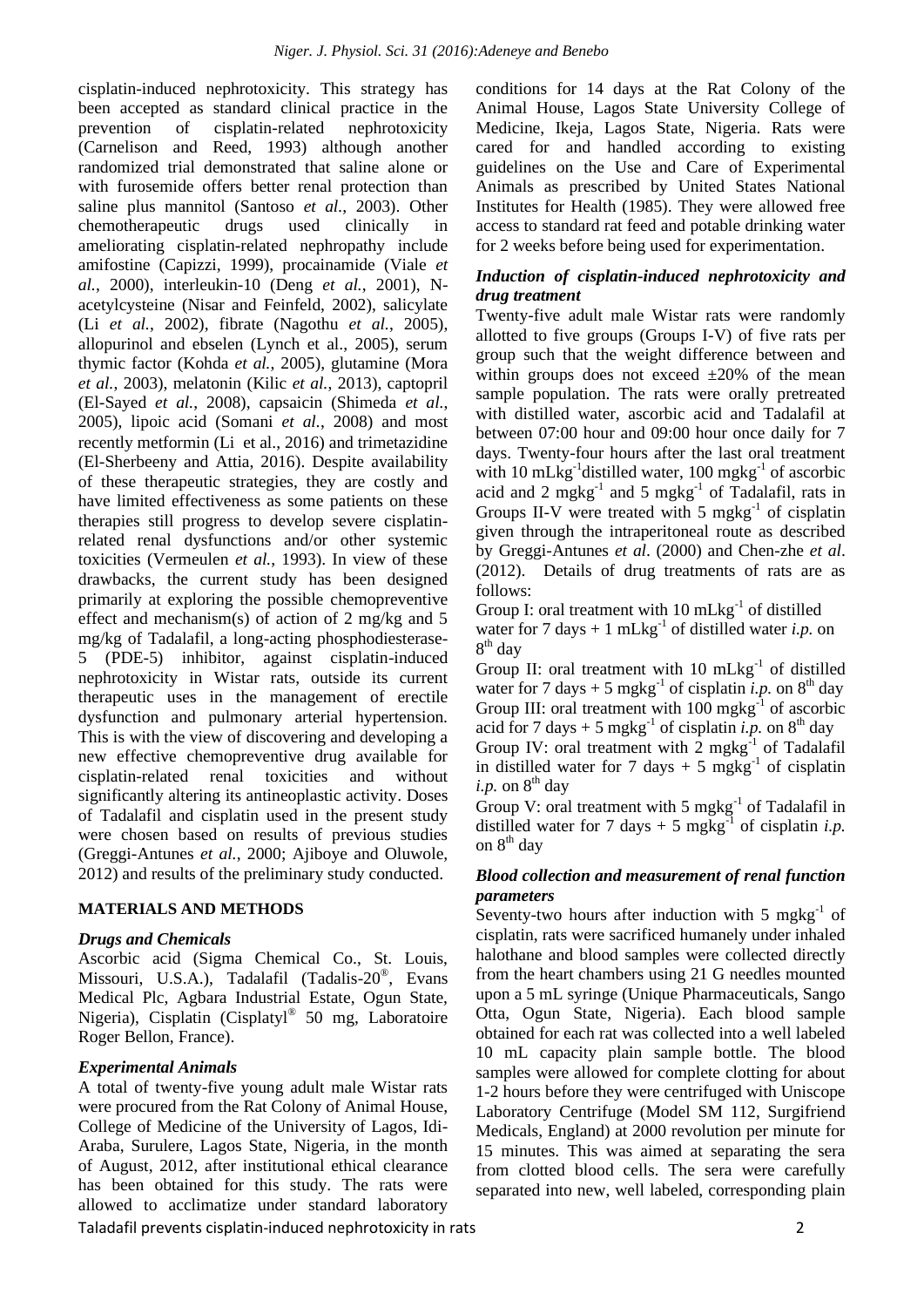sample bottles at room temperature 23-26 ºC. The sera were assayed for serum sodium, potassium, bicarbonate, urea and creatinine. Serum creatinine and blood urea were assayed using Randox Diagnostic kits (Randox Laboratories Ltd., Crumlin, U.K.) by methods of Varley and Alan (1984) and Tietz *et al*. (1994).

Serum levels of sodium, potassium, chloride, calcium, bicarbonate and phosphate were determined using the ISE 6000 BYY SFRI spectrophotometer. The machine when powered on carries out selfcalibration for all parameters. When calibration was complete, the serum sample was placed into the probe and the tune button on the machine was pressed on the screen of the machine. The machine aspirated the sample and beeped with a screen display "remove sample". The machine then processed the sample and displayed the test result. The machine then printed out the result of the test showing all the required electrolyte levels namely: sodium, potassium, chloride, bicarbonate, calcium and phosphate.

#### *Collection of kidney for renal tissue oxidative stress markers assay*

After blood collection through cardiac puncture, a deep longitudinal incision was made into the ventral surface of the rat abdomen. The kidneys were identified and thereafter, harvested from each animal. One of the kidneys was rinsed in 1.15% potassium chloride (KCl) solution in order to preserve the oxidative enzyme activities of the kidney before being placed in a clean sample bottle which itself was in an ice-pack filled cooler. This was to prevent the breakdown of the enzymes for kidney function enzyme biomarkers.

## *Determination of renal tissue superoxide dismutase activity*

Superoxide dismutase (SOD) activity in renal homogenate was determined according to the method of Sun and Zigma (1978) and Usoh *et al*. (2005). This method is based on the generation of superoxide anions by pyrogallol autoxidation, detection of generated superoxide anions by nitro blue tetrazolium (NBT) formazan color development and measurement of the amount of generated superoxide anions scavenged by SOD (the inhibitory level of formazan color development). The homogenate was centrifuged at 105,000 for 15 minutes at 4 ºC. To 0.25 mL of supernatant, 0.5 mL of tris cacodylic buffer, 0.1 mL of 16% triton X-100 and 0.25 mL NBT were added. The reaction was started by the addition of 0.01 mL diluted pyrogallol. Incubation was maintained for 5 minutes at 37 ºC. The reaction was stopped by the addition of 0.3 mL of 2 M formic acid. The formazan color developed was determined spectrophotometrically (Spectronic 501, Shimadzu). Enzymatic activity was expressed as Umg-1 protein.

#### *Determination of renal tissue catalase activity*

Serum catalase activity was determined using the method of Gaetani *et al*. (1989) by measuring the decrease in absorbance at 240 nm due to the decomposition of hydrogen peroxidase  $(H_2O_2)$  in UV recording spectrophotometer. The reaction mixture (3 mL) contained 0.1 mL of serum in phosphate buffer  $(50 \text{ mM}, \text{pH } 7.0)$  and 2.9 mL of 30 mM of  $H_2O_2$  in the phosphate buffer pH 7.0. An extinction coefficient for  $H_2O_2$  at 240 nm of 40.0 M<sup>-1</sup> cm<sup>-1</sup> according to Aebi (1984) was used for calculation. The specific activity of catalase was expressed as moles of reduced  $H_2O_2$  per minutes per mg protein  $(Umg^{-1}$  protein).

#### *Determination of renal tissue glutathione peroxidase activity*

The renal tissue glutathione peroxidase activity was determined using the method described by Gaetani *et al*. (1989). Glutathione peroxidase (GSH-Px) was determined in renal homogenate according to the method of Lawrence and Burk (1976). This method is based on measuring the oxidation of reduced nicotinamide adenine dinucletide phosphate (NADPH) using hydrogen peroxide as the substrate. A reaction mixture of 1 mL contained 50 mM potassium phosphate buffer ( $pH = 7$ ), 1 mM disodium ethylene diamine tetra acetic acid (EDTA), 1 mM sodium trinite (NaN3), 0.2 mM NADPH, 1 unit/mL oxidized glutathione reductase and 1 mM GSH was prepared. The homogenate was centrifuged at 105,000 for 15 minutes at 4 ºC. 0.1 mL of the supernatant was added to 0.8 mL of the reaction mixture and the solution was incubated for 5 minutes at 25 ºC. 0.1 mL of 0.25 mM hydrogen peroxide solution was added to initiate the reaction. Absorbance was measured at 340 nm for 5 minutes, and an extinction coefficient of  $6.22 \times 10^{-3}$  was used for calculation. The results were expressed as  $\mu$ molmin<sup>-1</sup>g<sup>-1</sup> tissue. The changes in the absorbance at 340 nm were recorded at 1 min interval for 5 min. The results were expressed as  $Umg^{-1}$  protein.

#### *Determination of renal tissue reduced glutathione activity*

In the renal homogenate, reduced glutathione (GSH) was determined according to the methods of Ellman (1959) and as adopted by Sedlak and Lindsay (1968). The method is based on the reduction of Ellman's reagent [5,5'-dithio-bs- (2-nitrobenzoic acid)] by SH groups to form 1.0M of 2-nitro-5-mercaptobenzoic acid per mole of SH. The nitro-mercaptobenzoic acid has an intense yellow color and can be determined spectrophotometrically. To 0.5 mL of 10% trichloroacetic acid. 6 mM disodium EDTA, 0.5 mL of homogenate was added and shaken gently for 10- 15 minutes. This was followed by centrifugation at 2,000 rpm for 5 minutes. 0.2 mL of the supernatant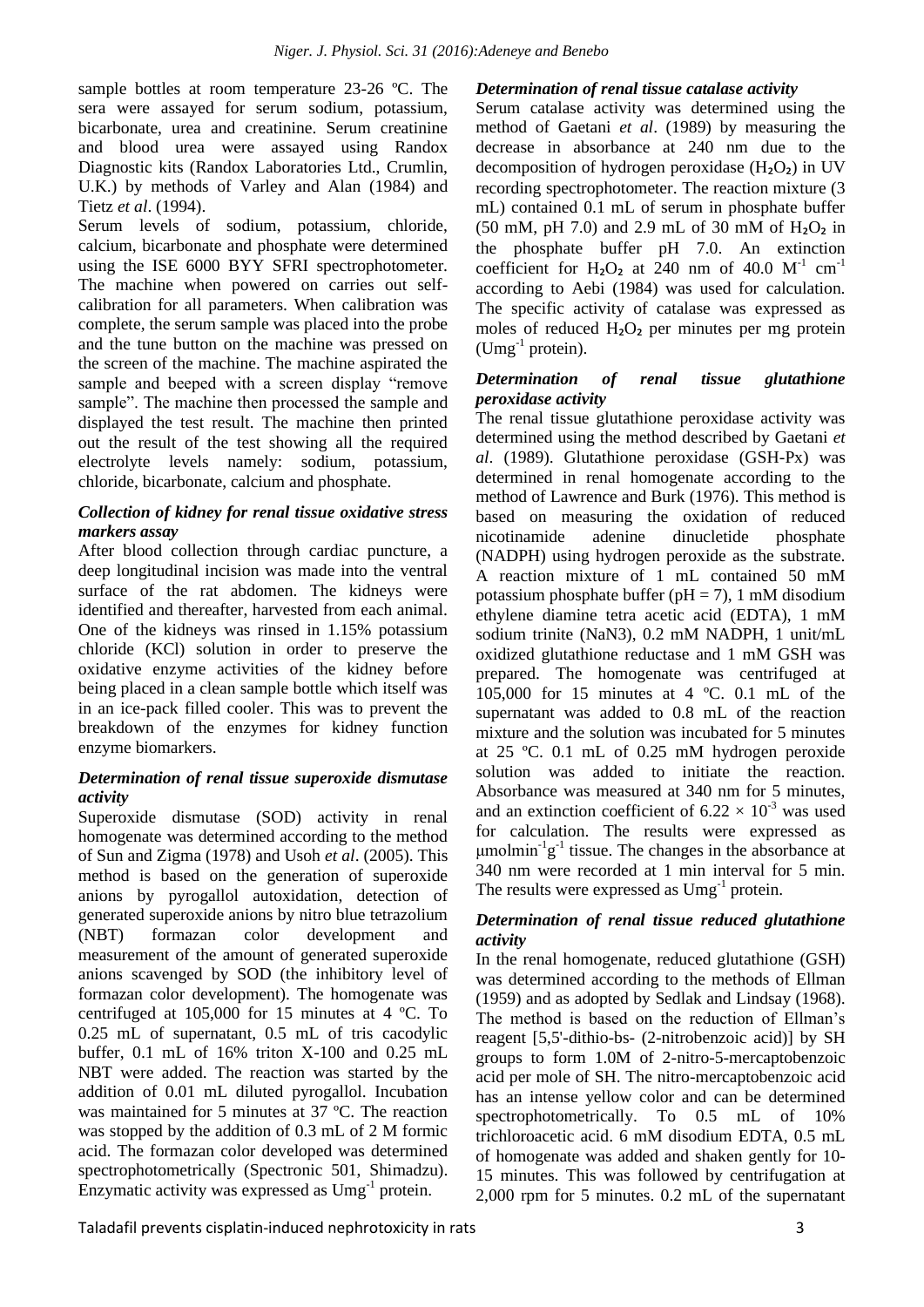was mixed with 1.7 mL of 0.1M potassium phosphate buffer ( $pH = 8$ ). At least a duplicate was made for each sample. 0.1 mL of Ellman's reagent was added to each tube. After 5 minutes the optical density was measured at 412 nm against a reagent blank. The results were expressed as μmoLmg<sup>-1</sup> protein.

#### *Determination of renal tissue malondialdehyde activity*

Malondialdehyde (MDA) levels in renal tissue homogenates were determined spectrophotometrically using the method of Buege and Aust (1978). 0.5 mL of tissue homogenate was shaken with 2.5 mL of 20% trichloroacetic acid in a 10 mL centrifuge tube. To the mixture, 1 mL of 0.67% thiobarbituric acid was added, shaken and warmed for 30 minutes in a boiling water bath followed by rapid cooling. Then 4 mL of n-butylalcohol was added and shaken. The mixture was centrifuged at 3,000 rpm for 10 minutes. The resultant n-butyl-alcohol layer was taken and MDA content was determined from the absorbance at 535 nm. The results were expressed as  $\mu$ molmg $^{-1}$  protein.

#### *Histopathological studies of rat kidneys*

After the animals were sacrificed, postmortem examination was performed. The rat kidneys were identified and carefully dissected out *en bloc* for histopathological examination. After rinsing in normal saline, sections were taken from each harvested kidney. The tissue was fixed in 10% formosaline, dehydrated with 100% ethanol solution and embedded in paraffin. It was then processed into 4-5 μm thick sections stained with hematoxylin-eosin and observed under a photomicroscope (Model N - 400ME, CEL-TECH Diagnostics, Hamburg, Germany).

#### *Statistical Analysis*

Data were expressed as mean  $\pm$  standard error of the mean (SEM) of five rats and analyzed using One-way Analysis of Variance followed by Newman-Keuls test as post hoc test on statistical software package, GraphPad Prism (Graph Pad Software; version 5.0, Graph Pad Software Inc., La Jolla, California, U.S.A.). Significant levels were considered at *p*<0.05, *p*<0.001, *p*<0.0001.

#### **RESULTS**

*Effect of daily oral pretreatment with 2 mgkg-1 and 5 mgkg-1 of Tadalafil on serum electrolytes, urea and creatinine in cisplatin-induced nephrotoxic rats*  Single intraperitoneal injection of  $5 \text{ mgkg}^{-1}$  of cisplatin was associated with significant  $(p<0.0001)$ decreases in the serum levels of sodium, potassium, chloride, bicarbonate, calcium, phosphate and significant  $(p<0.0001)$  increases in the serum urea and creatinine concentrations in the untreated model control (Group II) rats when compared with untreated control (Group I) rats (Table 1). However, daily oral pre-treatment with 2 mgkg<sup>-1</sup> and 5 mgkg<sup>-1</sup> of Tadalafil for 7 days before cisplatin injection significantly (*p*<0.05, *p*<0.0001) attenuated decreases in the serum sodium, potassium, chloride, bicarbonate, calcium and phosphate concentrations in a dose-dependent fashion when compared to untreated model control (Group II) values (Table 1). In the same pattern, 2 mgkg<sup>-1</sup> and 5 mgkg<sup>-1</sup> of Tadalafil also significantly (*p*<0.05, *p*<0.0001) attenuated significant elevation in the serum urea and creatinine concentrations when compared to Group II values (Table 1). In addition, the protective effects of 5 mgkg<sup>-1</sup> of Tadalafil on serum electrolytes, urea and

Table 1. Effect of 2 mgkg<sup>-1</sup> and 5 mgkg<sup>-1</sup> of Tadalafil and 100 mgkg<sup>-1</sup> of ascorbic acid on the serum electrolytes, urea and creatinine in cisplatin-treated rats

|                                  |                   | П                              | Ш                              | IV                            |                                |
|----------------------------------|-------------------|--------------------------------|--------------------------------|-------------------------------|--------------------------------|
| $Na^+(mmol/L)$                   | $141.60 \pm 1.21$ | $121.60 \pm 1.17$ <sup>b</sup> | $130.40 \pm 1.75$ <sup>d</sup> | $126.60 \pm 1.57$             | $135.60 \pm 1.29$ <sup>e</sup> |
| $K^+$ (mmol/L)                   | $6.94 \pm 0.20$   | $3.90 \pm 0.22$ <sup>b</sup>   | $5.60 \pm 0.14$ <sup>e</sup>   | $5.12 \pm 0.09$ <sup>e</sup>  | $6.54 \pm 0.19$ <sup>e</sup>   |
| $Cl-$ (mmol/L)                   | $100.30 \pm 2.25$ | $79.80 \pm 2.87$ <sup>b</sup>  | $96.60 \pm 1.83$ <sup>e</sup>  | $92.80 \pm 1.53$ <sup>e</sup> | $98.40 \pm 0.51$ <sup>e</sup>  |
| $HCO3$ (mmol/L) $14.02 \pm 0.53$ |                   | $7.88 \pm 0.32^b$              | $9.84 \pm 0.17$ <sup>d</sup>   | $9.02 \pm 0.12$               | $9.74 \pm 0.12$ <sup>d</sup>   |
| $Ca^{2+}$ (mmol/L)               | $1.73 \pm 0.05$   | $0.64 \pm 0.09^b$              | $1.32 \pm 0.09$ <sup>e</sup>   | $1.10 \pm 0.07$ <sup>e</sup>  | $1.38 \pm 0.07$ <sup>e</sup>   |
| $PO42$ (mmol/L)                  | $1.44 \pm 0.06$   | $0.68 \pm 0.09^b$              | $1.04 \pm 0.05$ <sup>d</sup>   | $0.90 \pm 0.04$               | $1.16 \pm 0.09$ <sup>e</sup>   |
| Urea $(mg/dL)$                   | $6.74 \pm 0.18$   | $17.28 \pm 1.35^{\circ}$       | $9.50 \pm 0.24$ <sup>f</sup>   | $7.88 \pm 0.25$ <sup>f</sup>  | $07.00 \pm 0.18$ <sup>f</sup>  |
| $Creat$ (mg/dL)                  | $65.40 \pm 1.58$  | $102.00 \pm 4.69^{\text{a}}$   | $81.70 \pm 1.97$ <sup>f</sup>  | $85.80 \pm 2.42$ <sup>f</sup> | $74.40 \pm 3.42$ <sup>f</sup>  |

<sup>a</sup> and <sup>b</sup> represent significant increases and decreases at  $p<0.0001$ , respectively, when compared to Group I values; <sup>c,d</sup> and <sup>e</sup> represent significant increases at  $p<0.05$ ,  $p<0.001$  and  $p<0.0001$ , respectively and <sup>f</sup> represent a significant decreases at  $p$ <0.0001 when compared to Group II values.Group I: oral treatment with 10 mLkg<sup>-1</sup> of distilled water + 1 mLkg<sup>-1</sup> of distilled water *i.p.* Group II: oral treatment with 10  $mLkg^{-1}$  of distilled water + 5 mgkg<sup>-1</sup> of cisplatin *i.p.* Group III: oral treatment with 100 mgkg<sup>-1</sup> of ascorbic acid + 5 mgkg<sup>-1</sup> of cisplatin *i.p*.Group IV: oral treatment with 2 mgkg<sup>-1</sup> of Tadalafil in distilled water + 5 mgkg<sup>-1</sup> of cisplatin *i.p.* Group V: oral treatment with 5 mgkg<sup>-1</sup> of Tadalafil in distilled water + 5 mgkg-1 of cisplatin *i.p*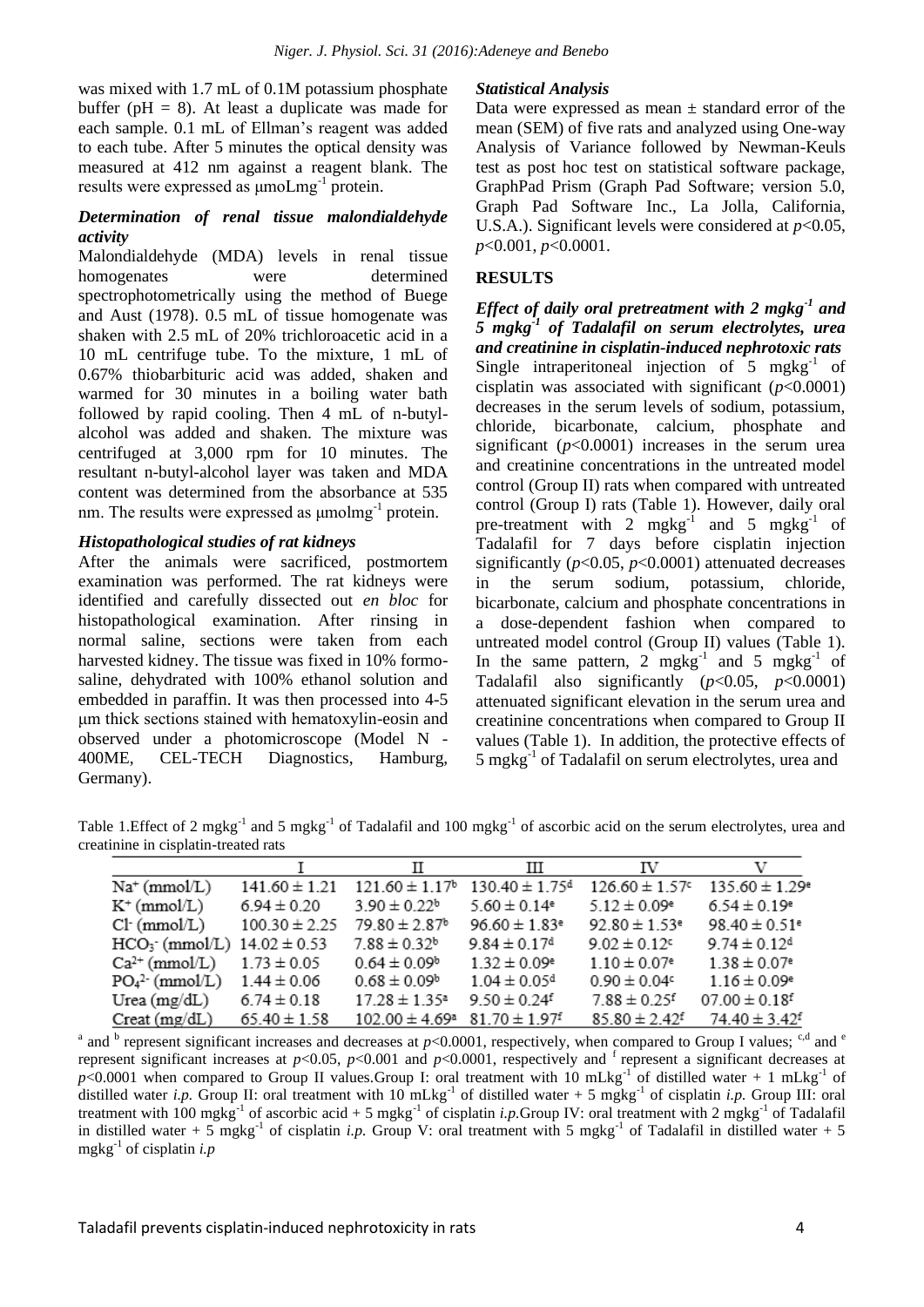|       | Table 2. Effect of 2 mgkg <sup>-1</sup> and 5 mgkg <sup>-1</sup> of Tadalafil and 100 mgkg <sup>-1</sup> of ascorbic acid on oxidative stress markers in |      |                  |      |  |                    |  |
|-------|----------------------------------------------------------------------------------------------------------------------------------------------------------|------|------------------|------|--|--------------------|--|
|       | cisplatin-treated kidney tissues.                                                                                                                        |      |                  |      |  |                    |  |
| Group | <b>GSH</b>                                                                                                                                               | SOD. | CAT <sup>.</sup> | MD A |  | GSH <sub>-Px</sub> |  |

| Group        | GSH                                              | SOD.                          | <b>CAT</b>                    | MDA                                             | GSH-Px                        |  |
|--------------|--------------------------------------------------|-------------------------------|-------------------------------|-------------------------------------------------|-------------------------------|--|
|              | $(\mu \text{mol} \text{mg}^{-1} \text{protein})$ | $(Umg^{-1}$ protein)          | $(Umg^{-1}$ protein)          | $(\mu \text{mol} \text{mg}^{-1} \text{tissue})$ | $(Umg^{-1}$ protein)          |  |
| $\mathbf{I}$ | $0.68 \pm 0.07$                                  | $12.92 \pm 1.25$              | $54.65 \pm 4.39$              | $0.15 \pm 0.02$                                 | $02.42 \pm 0.39$              |  |
| $\mathbf{H}$ | $0.20 \pm 0.03^a$                                | $0.554 \pm 0.43^b$            | $23.66 \pm 1.05^{\circ}$      | $0.44 \pm 0.03$ <sup>c</sup>                    | $04.86 \pm 0.48$ <sup>c</sup> |  |
| Ш            | $01.02 \pm 0.07$ <sup>d</sup>                    | $16.35 \pm 1.06^{\circ}$      | $65.78 \pm 3.24$ <sup>d</sup> | $0.27 \pm 0.02$ <sup>g</sup>                    | $03.56 \pm 0.18$ <sup>e</sup> |  |
| IV           | $01.37 \pm 0.11^d$                               | $11.90 \pm 0.85$ <sup>d</sup> | $45.30 \pm 2.41$ <sup>d</sup> | $0.29 \pm 0.038$                                | $03.62 \pm 0.16$ <sup>f</sup> |  |
| V            | $02.28 \pm 0.15^d$                               | $19.59 \pm 1.11$ <sup>d</sup> | $50.13 \pm 3.24$ <sup>d</sup> | $0.21 \pm 0.02$ $\epsilon$                      | $03.06 \pm 0.25$ <sup>f</sup> |  |

<sup>a</sup> and <sup>b</sup> represent significant decreases at  $p<0.001$ ,  $p<0.0001$ , respectively, while <sup>c</sup> represents a significant increase at  $p$ <0.0001 when compared to Group I values; <sup>d</sup> represent a significant increase at  $p$ <0.0001 while <sup>e, f</sup> and <sup>g</sup> represent significant decreases at *p*<0.05, *p*<0.001 and *p*<0.0001, respectively, when compared to Group II values.Group I: oral treatment with 10 mLkg<sup>-1</sup> of distilled water + 1 mLkg<sup>-1</sup> of distilled water *i.p*.Group II: oral treatment with 10 mLkg<sup>-1</sup> of distilled water + 5 mgkg<sup>-1</sup> of cisplatin *i.p.* Group III: oral treatment with 100 mgkg<sup>-1</sup> of ascorbic acid + 5 mgkg<sup>-1</sup> of cisplatin *i.p*.Group IV: oral treatment with 2 mgkg<sup>-1</sup> of Tadalafil in distilled water + 5 mgkg<sup>-1</sup> of cisplatin *i.p.* Group V: oral treatment with 5 mgkg<sup>-1</sup> of Tadalafil in distilled water  $+$  5 mgkg<sup>-1</sup> of cisplatin *i.p.* 



**Figure 1.** Transverse sections of rat kidney in **(A)** showing normal renal architecture in Normal rats treated with 10 mLkg<sup>-1</sup> distilled water; **(B)** 5 mgkg<sup>-1</sup> cisplatin-treated rats showing remarkable proximal tubular swellings and degenerative necrosis of the proximal tubules; **(C)** 100 mgkg<sup>-1</sup> ascorbic acid-pretreated, cisplatin-treated kidney showing few areas of early tubular necrosis and hemorrhages; **(D)** 2 mgkg<sup>-1</sup> Tadalafil-pretreated, cisplatin-treated kidney showing few patchy proximal tubular necrosis of the kidney, and; **(E)** 5 mgkg-1 Tadalafil showing glomeruli with no remarkable changes but few insignificant, patchy proximal tubular necrosis. (X400, H and E)

creatinine were comparable to that of oral pretreatment with  $100 \text{ m}$ gkg<sup>-1</sup> of ascorbic acid (Table 1).

## *Effect of oral pretreatment with 2 mgkg-1 and 5mgkg-1 of Tadalafil on renal tissue GSH, SOD, CAT, MDA and GSH-Px in cisplatin-induced nephrotoxic rats*

Table 2 shows effect of daily oral pretreatment with 2 mgkg<sup>-1</sup> and 5 mgkg<sup>-1</sup> of Tadalafil andsubsequent treatment with  $5 \text{ mgkg}^{-1}$  of cisplatin on renal tissue levels of GSH, SOD, CAT, MDA and GSH-Px. Intraperitoneal injection with 5 mgkg<sup>-1</sup> of cisplatin was associated with significant  $(p<0.001, p<0.0001)$ 

decreases in the renal tissue concentrations of GSH, SOD, CAT and significant (*p*<0.0001) increases in the renal tissue concentrations of MDA and GSH-Px of untreated model control (Group II) (Table 2). With repeated daily oral pretreatment with 2 mgkg $^{-1}$  and 5  $m\bar{g}kg^{-1}$  of Tadalafil and 100  $m\bar{g}kg^{-1}$  of ascorbic acid, renal tissue GSH, SOD and CAT concentrations were significantly (*p*<0.0001) restored when compared to untreated model control (Group II) values (Table 2). Similar significant ( $p$ <0.0001) restorative effects were recorded with repeated oral daily pretreatments with 2 mgkg<sup>-1</sup> and  $\bar{5}$  mgkg<sup>-1</sup> of Tadalafil and 100 mgkg<sup>-1</sup> of ascorbic acid (Table 2).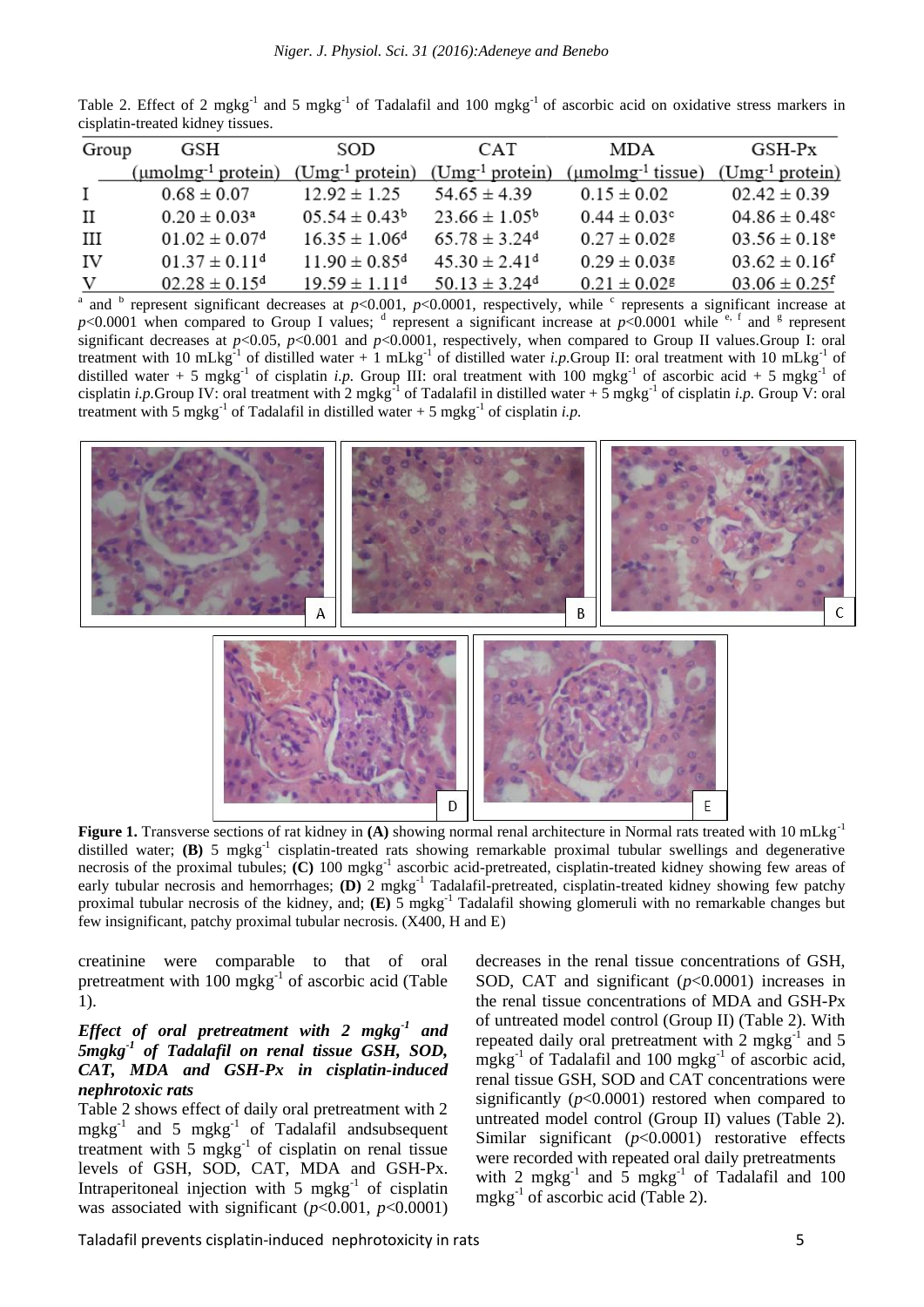#### *Histopathological studies of daily oral pretreatment with 2 mgkg-1 and 5 mgkg-1 of Tadalafil on cisplatin-treated renal tissue*

Figure 1A depicts architecture of normal rat kidney showing intact glomerulus and tubules. However, single intraperitoneal injection of  $5 \text{ mgkg}^{-1}$  of cisplatin was associated with remarkable proximal tubular swellings and degenerative necrosis of the proximal tubules (Figure 1B) when compared to normal renal architecture of the kidney (Figure 1A). In rat kidneys pretreated with  $100 \text{ mgkg}^{-1}$  of ascorbic acid, the proximal tubule showed few areas of tubules with early necrosis and hemorrhages (Figure 1C) while rat kidneys pretreated with  $2 \text{ mgkg}^{-1}$  and  $5$ mgkg-1 of Tidalafil, glomeruli showed no remarkable glomerular changes but few insignificant and patchy proximal tubular necrosis of the kidneys (Figures 1D and 1E, respectively).

# **DISCUSSION**

Drugs are a common source of acute renal injury resulting in drug-induced nephropathy, a clinical condition that is often reversible when detected early since its clinical signs may not be apparent in its early phases until it reaches an advanced stage when acute deterioration of the renal function or chronic renal insufficiency manifest (Modesti *et al.*, 2003). Drugs notorious for causing nephropathies include penicillins and cephalosporins, cimetidine, diuretics, allopurinol, NSAIDs, angiotensin converting enzyme inhibitors, cyclosporine, aminoglycosides, lithium, amphotericin B, radiocontrast agents, cisplatin, quinolones, among others (Paller, 1990; Hoitsma *et al.*, 1991; Naughton, 2008; Kodama *et al*., 2014). Cisplatin as a causative agent for drug-related nephropathy which may manifest as pre-renal azotemia, fluid and electrolyte imbalance, acute tubular necrosis, acute interstitial nephritis, and chronic interstitial nephritis, is well documented (Miller *et al.*, 2010). Drugs involved in causing nephrotoxicity exert their deleterious effects through one or more pathophysiologic mechanisms which include altered intraglomerular haemodynamics, tubular cell toxicity, inflammation, crystal nephropathy, rhabdomyolysis, and thrombotic microangiopathy (Zager, 1997; Perazella, 2003; Schetz *et al.*, 2005; Naughton, 2008; Miller *et al.*, 2010, El-Sherbeeny and Attia, 2016).

Serum electrolytes, uric acid, urea and creatinine are considered reliable indirect markers of renal function test parameters and profound alterations in the serum levels of these markers are diagnostic of nephropathy (Hakim and Lazarus, 1988; Gowda *et al.*, 2010; Saka *et al.*, 2012), although most recently, Cystatin C and β-trace protein are considered more effective markers of glomerular filtration rate and better diagnostic parameters of nephropathy (Gowda *et al.*, 2010). In the present study, nephrotoxicity was reliably established with single intraperitoneal

injection of 5 mgkg $^{-1}$  of cisplatin to treated rats and this nephrotoxicity was associated with profound reductions in the serum electrolytes and profound increases in the serum urea and creatinine levels which are consistent with those earlier reported (Greggi-Antunes *et al.*, 2000; Prabhu *et al.*, 2013). However, the significant attenuations of reductions in the serum Na<sup>+</sup>, K<sup>+</sup>, Cl<sup>-</sup>, HCO<sub>3</sub><sup>-</sup>, Ca<sup>2+</sup> and PO<sub>4</sub><sup>2-</sup> and concomitant elevations in the serum urea and creatinine in rats pretreated with 2  $m g k g^{-1}$  and 5 mgkg-1 of Tadalafil are indicative of the possible protective effect of Tadalafil against cisplatininduced nephrotoxicity.

Another notable finding of this study was the effect of cisplatin on oxidative stress markers. Literature has shown that cisplatin-induced nephrotoxicity to be significantly associated with significant reductions in the renal tissue levels of GSH, CAT and SOD and concomitant elevations in the tissue activities of MAD and GSH-Px (Nisar and Feinfeld, 2002; Kadikoylu *et al.*, 2004; Karimi *et al.*, 2005) and our results are consistent with those previously reported. Cisplatin is known to induce nephrotoxicity via generation of toxic, highly reactive oxygen-free radicals resulting increase in lipid peroxidation and a decrease in the activity of enzymes protecting the body against lipid peroxidation as well as decrease in the body's antioxidant status ( Sadzuka *et al.*, 1992a; Sadzuka *et al.*, 1992b; Karimi et al., 2005). In addition, reactive nitrogen species have also been implicated in the mechanism of cisplatin-induced nephrotoxicity resulting in an increase in the renal content of peroxynitrite and nitric oxide (Sadzuka *et al.*, 1994; Yildirim *et al.*, 2003). Peroxynitrite causes changes in protein structure and function, lipid peroxidation, chemical cleavage of DNA, and reduction in cellular defenses by oxidation of thiol pools resulting in cisplatin-induced nitrosative stress and nephrotoxicity (Chirino *et al.*, 2004). However, reactive/oxidative stress is measured by the activities of oxidative enzyme markers such as catalase, superoxide dismutase and glutathione levels while that of lipid peroxidation is measured through malonialdehyde dehydrogenade and glutathione peroxidase activities (Nisar and Feinfeld, 2002; Kadikoylu *et al.*, 2004; Karimi *et al.*, 2005). Also, cisplatin is known to primarily cause tubulointerstitial lesions affecting the proximal tubules, specifically the S3 segment of the outer medullary stripe (Tanaka *et al.*, 1986; Vickers *et al.*, 2004). Again, the histological features of tubolo-interstitial nephritis induced by cisplatin in this study is also in strong agreement with that previously reported by Tanaka *et al.* (1986) and Vickers *et al.* (2004).

Tadalafil is a potent, highly selective and longacting type-5 cyclic guanosine monophosphate (cGMP) phosphodiesterase-5 inhibitor which has been widely reported to be highly efficacious and well tolerated by a broad population of men with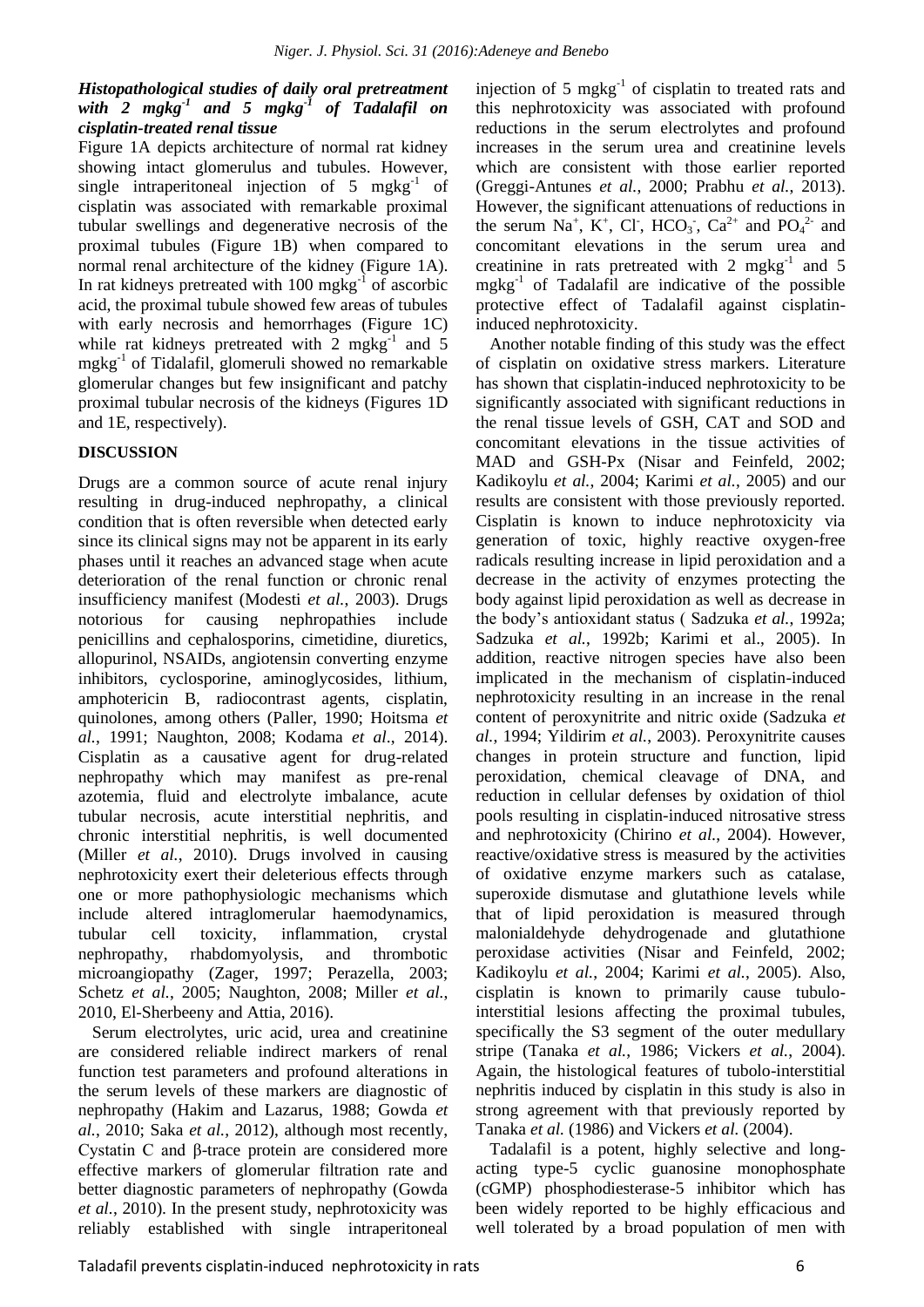erectile dysfunction (Padma-Nathan, 2003; Eardley *et al.*, 2004; Broderick *et al.*, 2006; Porst *et al.*, 2006; La Vignera *et al.*, 2011) and to control symptoms and signs of benign prostatic hypertrophy (Egerdie *et al.*, 2012). Tadalafil is clinically useful for the prevention of erectile dysfunction after radiotherapy for prostate cancer (Pisansky *et al.*, 2014). It inhibits PDE-5 in the corpus cavernosum to help achieve and maintain penile erection (Laties, 2009). It is also approved for World Health Organization group 1 pulmonary arterial hypertension (PAH) to improve exercise ability (Humbert *et al.*, 2004). Sildenafil, another prototype of PDE-5 inhibitor, has been reported to boost human erythrocyte antioxidant status by enhancing activities of erythrocyte superoxide dismutase and catalase (Perk *et al.*, 2008) as well as prevent vascular oxidative stress in insulin resistant rats by increasing NO release and regulating vascular superoxide release (Oudot *et al.*, 2009). Tadalafil has equally been reported to possess antioxidant activity mediated via increased tissue/serum levels of nitric oxide and increased serum activity of SOD (Serarslan *et al.*, 2010; Koka *et al.*, 2010; La Vignera *et al.*, 2012). A recent study has reported the protective effect of 10 mgkg<sup>-1</sup> of Tadalafil pretreatment against high intra-abdominal pressure (IAP)-induced renal failure in Congestive Heart Failure (Bishara *et al.*, 2012) while another recent study reported the relaxant effect of Tadalafil in the isolated KCl precontracted ileum of both normal and diabetic rat which was mediated via NO and PDE mechanisms (Hekmat *et al.*, 2013). Attenuation of profound reductions in the tissue levels of GSH, CAT and SOD as well as concomitant elevations in the renal tissue levels of MAD and GSH-Px strongly indicate the possible antioxidant and anti-lipoperoxidative effects of Tadalafil. However, this protective effect by Tadalafil was corroborated by the unremarkable histological alterations in the tubulo-interstitial architecture in rats pretreated with  $2 \text{ mgkg}^{-1}$  and  $5$ mgkg-1 of Tadalafil before cisplatin treatment, thus, suggesting protection from cisplatin-induced tubulonephritis.

Overall, the biochemical and histopathological results of this study strongly support the dose-related chemopreventive effect of the daily oral  $2 \text{ mgkg}^{-1}$  and 5  $m\bar{g}kg^{-1}$ of Tadalafil in cisplatin-induced nephrotoxic rats and this was mediated via antioxidant and anti-lipoperoxidative mechanisms.

#### **ACKNOWLEDGEMENTS**

The authors wish to acknowledge the technical assistance of Mr. Adenekan S.A., a Principal Technologist, in the Department of Biochemistry, College of Medicine of the University of Lagos, Idi-Araba, Lagos State, Nigeria, in the areas of tissue oxidative stress marker assays.

#### **REFERENCES**

Aebi, H. (1984) Catalase *In vitro* In: Colowick, S.P., Kaplane, N.O., editors. *Methods in Enzymology* 105: 121-126.

- Ajiboye, K.I., Oluwole, F.S. (2012). Possible mechanisms for the anti-ulcer protective activity of Tadalafil, a type V phosphodiesterase inhibitor on indomethacin-induced gastric ulceration in rats. *European Journal of Scientific Research* 89(3): 350-358.
- Bishara, B., Abu-Saleh, N., Awad, H., *et al.* (2012). Phosphodiesterase 5 inhibition protects against increased intra-abdominal pressure-induced renal dysfunction in experimental congestive heart failure. *European Journal of Heart Failure* 14(10): 1104-1111.
- Broderick, G.A., Donatucci, C.F., Hatzichristou, D., *et al.* (2006). Efficacy of tadalafil in men with erectile dysfunction naïve to phosphodiesterase-5 inhibitor therapy compared with prior responders to sildenafil citrate. *Journal of Sexual Medicine* 3(4): 668-675.
- Buege, J.A., Aust, S.D. (1978). Microsomal lipid peroxidation. *Methods in Enzymology* 52: 302-310.
- Capizzi, R.L. (1999). Amifostine reduces the incidence of cumulative nephrotoxicity from cisplatin: laboratory and clinical aspects. *Seminars in Oncology* 26(2 Suppl 7): 72-81.
- Chen-zhe, J., Lihyun, H., Seyoung, C. (2012). Decursin mediated protection on cisplatin-induced nephrotoxicity in SD rats and BDF1 mice. *Journal of Northeast Agricultural University* 19(1): 50-56.
- Chirino, Y.I., Hernández-Pando, R., Pedraza-Chaverrí, J. (2004). Peroxynitrite decomposition catalyst ameliorates renal damage and protein nitration in cisplatin-induced nephrotoxicity in rats. *BMC Pharmacology* 4: 20.
- Cornelison, T.L., Reed, E. (1993). Nephrotoxicity and hydration management for cisplatin, carboplatin, and ormaplatin. *Gynecologic Oncology* 50(2): 147-158.
- Deng, J., Kohda, Y., Chiao, H., *et al.* (2001). Interleukin-10 inhibits ischemic and cisplatininduced acute renal injury. *Kidney International* 60(6): 2118-2128.
- Eardley, I., Gentile, V., Austoni, E., *et al.* (2004). Efficacy and safety of tadalafil in a Western European population of men with erectile dysfunction. *British Journal of Urology International* 94(6): 871-877.
- Egerdie, R.B., Auerbach, S., Roehrborn, C.G., *et al.* (2012). Tadalafil 2.5 or 5 mg administered once daily for 12 weeks in men with both erectile dysfunction and signs and symptoms of benign prostatic hyperplasia: results of a randomized, placebo-controlled, double-blind study. *J Sex Med* 9(1): 271-281.
- Ekborn, A., Lindberg, A., Laurell, G., *et al.* (2003). Ototoxicity, nephrotoxicity and pharmacokinetics of cisplatin and its monohydrated complex in the guinea pig. *Cancer Chemotherapy and Pharmacology* 51(1): 36-42.

Taladafil prevents cisplatin-induced nephrotoxicity in rats 7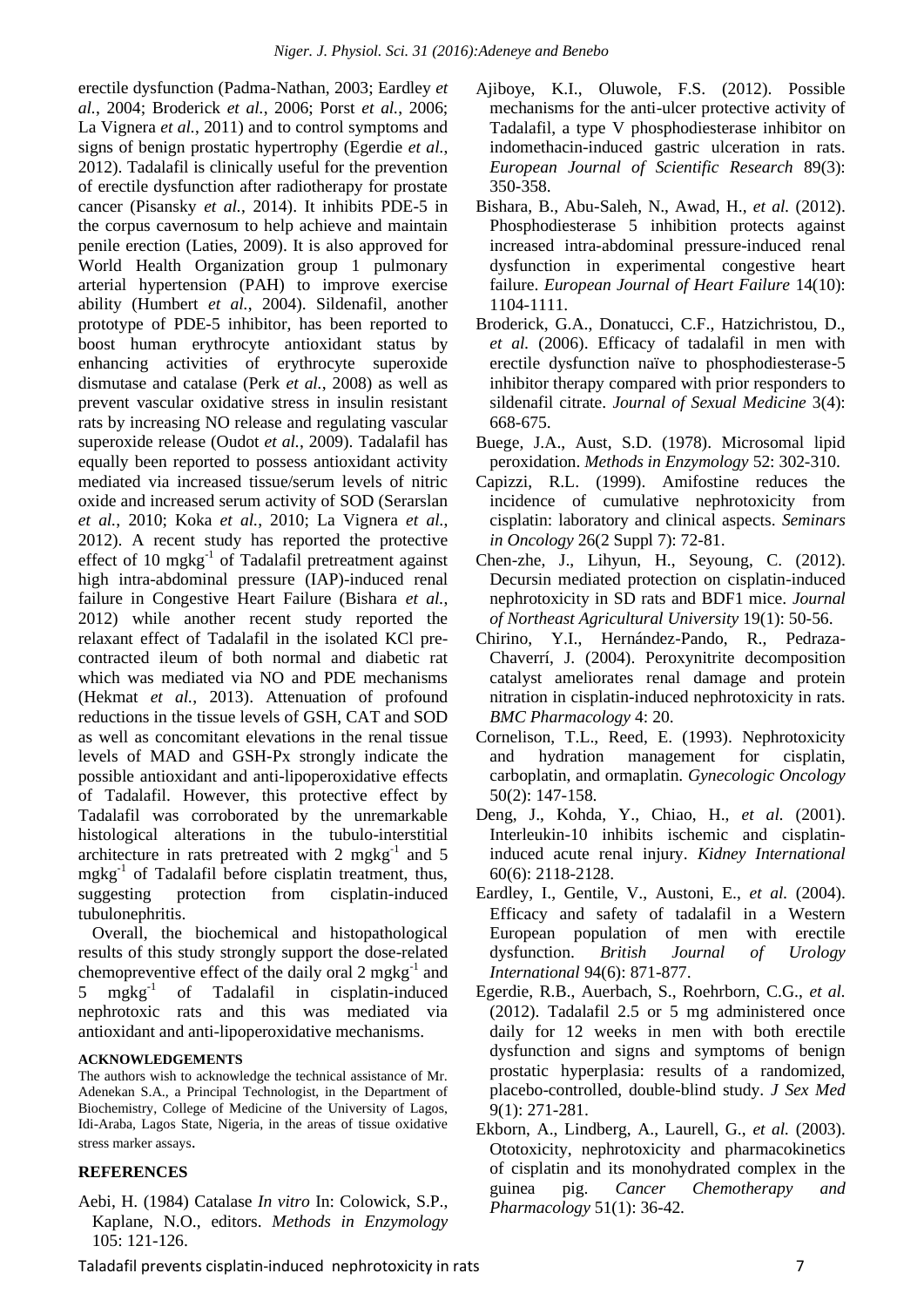Ellman, G.L. (1959). Tissue sulfhydryl groups. *Archives of Biochemistry and Biophysics* 17: 214- 226.

- El-Sayed E-S. M., Abd-Ellah M.F., Attia, S.M. (2008). Protective effect of captopril against cisplatin-induced nephrotoxicity in rats. *Pakistani Journal of Pharmaceutical Sciences* 21(3): 255- 261.
- El-Sherbeeny, N.A., Attia, G.M. (2016). The protective effect of trimetazidine against cisplatininduced nephrotoxicity in rats. *Canadian Journal of Physiology and Pharmacology* 94(7): 745-751
- Gaetani, G.F., Galiano, S., Canepa, L., *et al.* (1989). Catalase and glutathione peroxidase are equally effective in detoxification of hydrogen peroxide in human erythrocytes. *Blood* 73: 334-339.
- Go, R.S., Adjei, A.A. (1999). Review of the comparative pharmacology and clinical activity of cisplatin and carboplatin. *Journal of Clinical Oncology* 17: 409-422.
- Gowda, S., Desai, P.B., Kulkarni, S.S., *et al.* (2010). Markers of renal function tests. *North American Journal of Medical Sciences* 2: 170-173.
- Greggi-Antunes, L.M., Darin, J.D.C., Bianchi, M.D.P. (2000). Protective effects of vitamin C against cisplatin-induced nephrotoxicity and lipid peroxidation in adult rats: A dose-dependent study. *Pharmacological Research* 41(4): 405-411.
- Hakim, R.M., Lazarus, J.M. (1988). Biochemical parameters in chronic renal failure. *American Journal of Kidney Disease* 11(3): 238-247.
- Hekmat, S., Ardekani, M.S., Ebrahimi, S.E.S., *et al.* (2013). Tadalafil and gastrointestinal relaxivity effects. *Pharmacologia* 4(1): 60-64.
- Hoitsma, A.J., Wetzels, J.F., Koene, R.A. (1991). Drug-induced nephrotoxicity: Aetiology, clinical features and management. *Drug Safety* 6(2): 131- 147.
- Humbert, M., Sitbon, O., Simonneau, G. (2004). Treatment of pulmonary arterial hypertension. *New England Journal of Medicine* 351: 1425-1436.
- Kadikoylu, G., Bolaman, Z., Demir, S., *et al.* (2004). The effects of desferrioxamine on cisplatin-induced lipid peroxidation and the activities of antioxidant enzymes in rat kidneys. *Human and Experimental Toxicology* 23: 29-34.
- Karimi, G., Ramezani, M., Tahoonian, Z. (2005). Cisplatin nephrotoxicity and protection by milk thistle extract in rats. *Evidence Based Complementary and Alternative Medicine* 2(3): 383-386.
- Kawai, Y., Nakao, T., Kunimura, N., *et al.* (2006). Relationship of intracellular calcium and oxygen radicals to cisplatin-related renal cell injury. *Journal of Pharmacological Sciences* 100(1): 65- 72.
- Kilic, U., Kilic, E., Tuzcu, Z., *et al.* (2013). Melatonin suppresses cisplatin-induced

nephrotoxicity via activation of Nrf-2/HO-1 pathway. *Nutrition & Metabolism* 10: 7.

- Kintzel, P.E. (2001). Anticancer drug-induced kidney disorders. *Drug Safety* 24(1): 19-38.
- Kodama, A., Watanabe, H., Tanaka, R., *et al.* (2014) Albumin fusion renders thioredoxin an effective anti-oxidative and anti-inflammatory agent for preventing cisplatin-induced nephrotoxicity. *Biochimica et Biophysica Acta* 1840: 1152-1162
- Kohda, Y., Kawai, Y., Iwamoto, M., *et al.* (2005). Serum thymic factor, FTS, attenuates cisplatin nephrotoxicity by suppressing cisplatin-induced ERK activation. *Biochemical Pharmacology* 70(9): 1408-1416.
- Koka, S., Das, A., Zhu, S.G., *et al.* (2010). Long acting phosphodiesterase-5 inhibitor tadalafil attenuates doxorubicin-induced cardiomyopathy without interfering with chemotherapeutic effect. *Journal of Pharmacology and Experimental Therapeutics* 334(3): 1023-1030.
- La Vignera, S., Condorelli, R.A., Vicari, E., *et al.* (2012). Endothelial antioxidant compound prolonged the endothelial anti-apoptotic effects registered after tadalafil treatment in patients with arterial erectile dysfunction. *Journal of Andrology* 33(2): 170-175.
- La Vignera, S., Condorelli, R.A., Vicari, E., *et al.* (2011). Endothelial apoptosis decrease following tadalafil administration in patients with arterial ED does not last after its discontinuation. *International Journal of Impotence Research* 23(5): 200-205.
- Laties, A.M. (2009). Vision disorders and phosphodiesterase type 5 inhibitors: A review of the evidence to date. *Drug Safety* 32: 1-18.
- Lawrence, R.A., Burk, R.F. (1976). Glutathione peroxidase activity in selenium-deficient rat liver. *Biochemical and Biophysical Research Communication* 71: 952-958.
- Li, G., Sha, S.H., Zotova, E., *et al.* (2002). Salicylate protects hearing and kidney function from cisplatin toxicity without compromising its oncolytic action. *Laboratory Investigation* 82(5): 585-596.
- Li, J., Xu, Z., Jiang, L., *et al.* (2014) Rictor/mTORC2 protects against cisplatin-induced tubular cell death and acute kidney injury. *Kidney International* 86: 86-102.
- Li, J., Gui, Y., Ren, J., *et al.* (2016). Metformin protects against cisplatin-induced tubular cell apoptosis and acute kidney injury via AMPKαregulated autophagy induction. *Scientific Reports* 6: Article number 23975
- Lieberthal, W., Triaca, V., Levine, J. (1996). Mechanisms of death induced by cisplatin in proximal tubular epithelial cells: apoptosis vs. necrosis. *American Journal of Physiology* 270: F700-708.
- Lynch, E.D., Gu, R., Pierce, C., *et al.* (2005). Reduction of acute cisplatin ototoxicity and nephrotoxicity in rats by oral administration of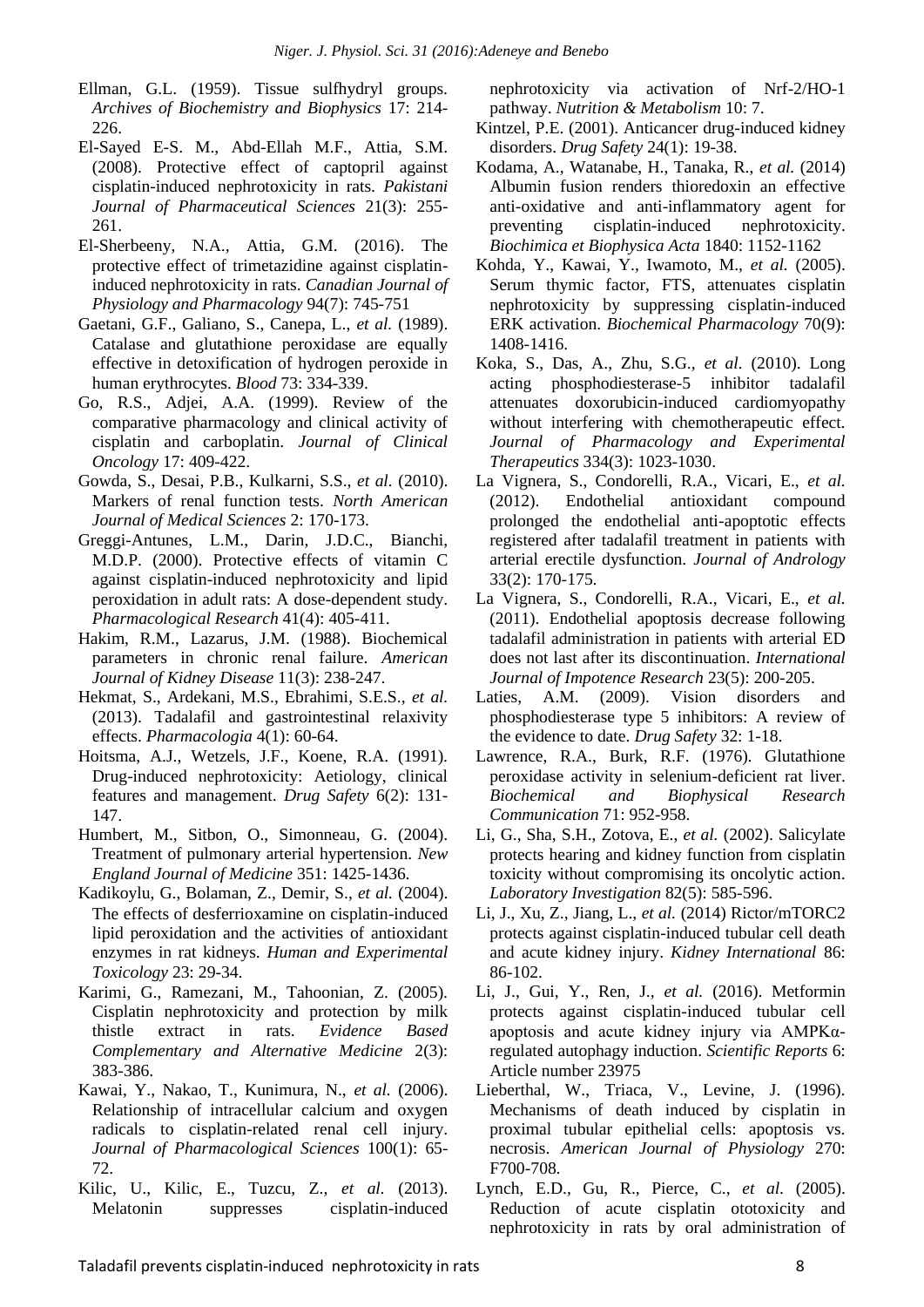allopurinol and ebselen. *Hearing Research* 201(1- 2): 81-89.

- Miller RP, Tadagavadi RK, Ramesh G, *et al.* (2010). Mechanisms of cisplatin nephrotoxicity. *Toxins* 2: 2490-2518.
- Modesti, P.A., Burberi, F., Moroni, F. (2003). Druginduced nephropathy. *Annali Italiani di Medicina Interna* 18(3): 126-135.
- Mora, L.O., Greggi-Antunes, L.M., Francescato, H.D., *et al.* (2003). The effects of oral glutamine on cisplatin-induced nephrotoxicity in rats. *Pharmacological Research* 47(6): 517-522.
- Morgan, K.P., Buie, L.W., Savage, S.W. (2012). The role of mannitol as nephroprotectant in patients receiving cisplatin therapy. *The Annals of Pharmacotherapy* 46(2): 276-281.
- Nagothu, K.K., Bhatt, R., Kaushal, G.P., *et al.* (2005). Fibrate prevents cisplatin-induced proximal tubule cell death. *Kidney International* 68(6): 2680- 2693.
- National Institutes for Health (1985). Guide for the Care and Use of Laboratory Animals. NIH Publication no. 85-23, United States National Institutes for Health, Bethesda, U.S.A.
- Naughton, C.A. (2008). Drug-induced nephrotoxicity. *American Family Physician* 78(6): 743-750.
- Nisar, S., Feinfeld, D.A. (2002). N-acetylcysteine as salvage therapy in cisplatin nephrotoxicity. *Renal Failure* 24: 529-533.
- Oudot, A., Behr-Roussel, D., Le Coz, O, *et al.*  (2009). How does chronic sildenafil prevent vascular oxidative stress in insulin-resistant rats? *Journal of Sexual Medicine* 7(1 Pt1): 79-88.
- Ozkok, A., Edelstein, C.L. (2014). Pathophysiology of cisplatin-induced acute kidney injury. *BioMed Research International* Article ID 967826, 17 pages.
- Padma-Nathan, J. (2003). Efficacy and tolerability of tadalafil, a novel phosphodiesterase-5 inhibitor, in treatment of erectile dysfunction. *American Journal of Cardiology* 92(9A): 19M-25M.
- Paller, M.S. (1990). Drug-induced nephropathies. *Medical Clinics of North America* 74(4): 909-917.
- Perk, H., Armagan, A., Naziroğlu, M., *et al.* (2008) Sildenafil citrate as phosphodiesterase inhibitor has an antioxidant effect in the blood of men. *Journal of Clinical Pharmacology and Therapeutics* 33(6): 635-640.
- Pisansky, T.M., Pugh, S.L., Greenberg, R.E., *et al.* (2014). Tadalafil for prevention of erectile dysfunction after radiotherapy for prostate cancer: The Radiation Therapy Oncology Group [0831] Randomized Clinical Trial. *JAMA* 311(13): 1300- 1307.
- Porst, H., Giuliano, F., Glina, S., *et al.* (2006). Evaluation of the efficacy and safety of once-a-day dosing of tadalafil 5 mg and 10 mg in the treatment of erectile dysfunction: results of a multicenter,

randomized, double-blind, placebo-controlled trial. *European Urology* 50(2):351-359.

- [Prabhu, V.V.](http://www.ncbi.nlm.nih.gov/pubmed?term=Prabhu%20VV%5BAuthor%5D&cauthor=true&cauthor_uid=24145092), [Kannan, N.](http://www.ncbi.nlm.nih.gov/pubmed?term=Kannan%20N%5BAuthor%5D&cauthor=true&cauthor_uid=24145092), [Guruvayoorappan, C.](http://www.ncbi.nlm.nih.gov/pubmed?term=Guruvayoorappan%20C%5BAuthor%5D&cauthor=true&cauthor_uid=24145092) (2013). 1,2-diazole prevents cisplatin-induced nephrotoxicity in experimental rats. *Pharmacological Report* 65(4): 980-990.
- Perazella, M.A. (2003). Drug-induced renal failure: update on new medications and unique mechanisms of nephropathy. *American Journal of Medical Sciences* 325(6): 349-362.
- Sadzuka, Y., Shoji, T., Takino, Y. (1992a) Effect of cisplatin on the activities of enzymes which protect against lipid peroxidation. *Biochemical Pharmacology* 43: 1872-1875.
- Sadzuka, Y., Shoji, T., Takino, Y. (1992b). Mechanism of the increase in lipid peroxide induced by cisplatin in the kidneys of rats. *Toxicology Letters* 62: 293-300.
- Sadzuka, Y., Shimizu, Y., Takino, Y. (1994) Role of glutathione S-transferase isoenzymes in cisplatininduced nephrotoxicity in the rat. *Toxicology Letters* 70: 211-222.
- Saka, W., Akhigbe, R., Popoola, O., *et al.* (2012). Changes in serum electrolyte, urea and creatinine in *Aloe vera*-treated rats. *Journal of Young Pharmacists* 4(2): 78-81.
- Santoso, J.T., Lucci, J.A. III, Coleman, R.L., *et al.* (2003)Saline, mannitol, and furosemide hydration in acute cisplatin nephrotoxicity: a randomized trial. *Cancer Chemotherapy and Pharmacology* 52(1): 13-18.
- Schetz, M., Dasta, J., Goldstein, S., *et al.* (2005). Drug-induced acute kidney injury. *Current Opinions in Critical Care* 11(6): 555-565.
- Sedlak, J., Lindsay, R.H. (1968). Estimation of total, protein-bound, and non-protein sulfhydryl groups in tissue with Ellman's reagent. *Analytical Biochemistry* 25(1): 192-205.
- Serarslan, Y., Yönden, Z., Ozgiray, E., *et al*. (2010) Protective effects of tadalafil on experimental spinal cord injury in rats. *Journal of Clinical Neurosciences* 17: 349-352.
- Shimeda, Y., Hirotani, Y., Akimoto, Y., *et al.* (2005). Protective effects of capsaicin against cisplatininduced nephrotoxicity in rats. *Biological & Pharmaceutical Bulletin* 28(9): 1635-1638.
- Shino, Y., Itoh, Y., Kubota, T., *et al.* (2003). Role of poly(ADP-ribose-)polymerase in cisplatin-induced injury in LLC-PK1 cells. *Free Radicals Biology & Medicine* 35(8): 966-977.
- Somani, S.M., Husain, K., Withworth, C., *et al.* (2008). Dose-dependent protection of lipoic acid against cisplatin-induced nephrotoxicity in rats: Antioxidant defense system. *Pharmacology & Toxicology* 86(5): 234-241.
- Sun, M., Zigma, S. (1978). An improved spectrophotometric assay of superoxide dismutase based on ephinephrine antioxidation. *Analytical Biochemistry* 90: 81-89.